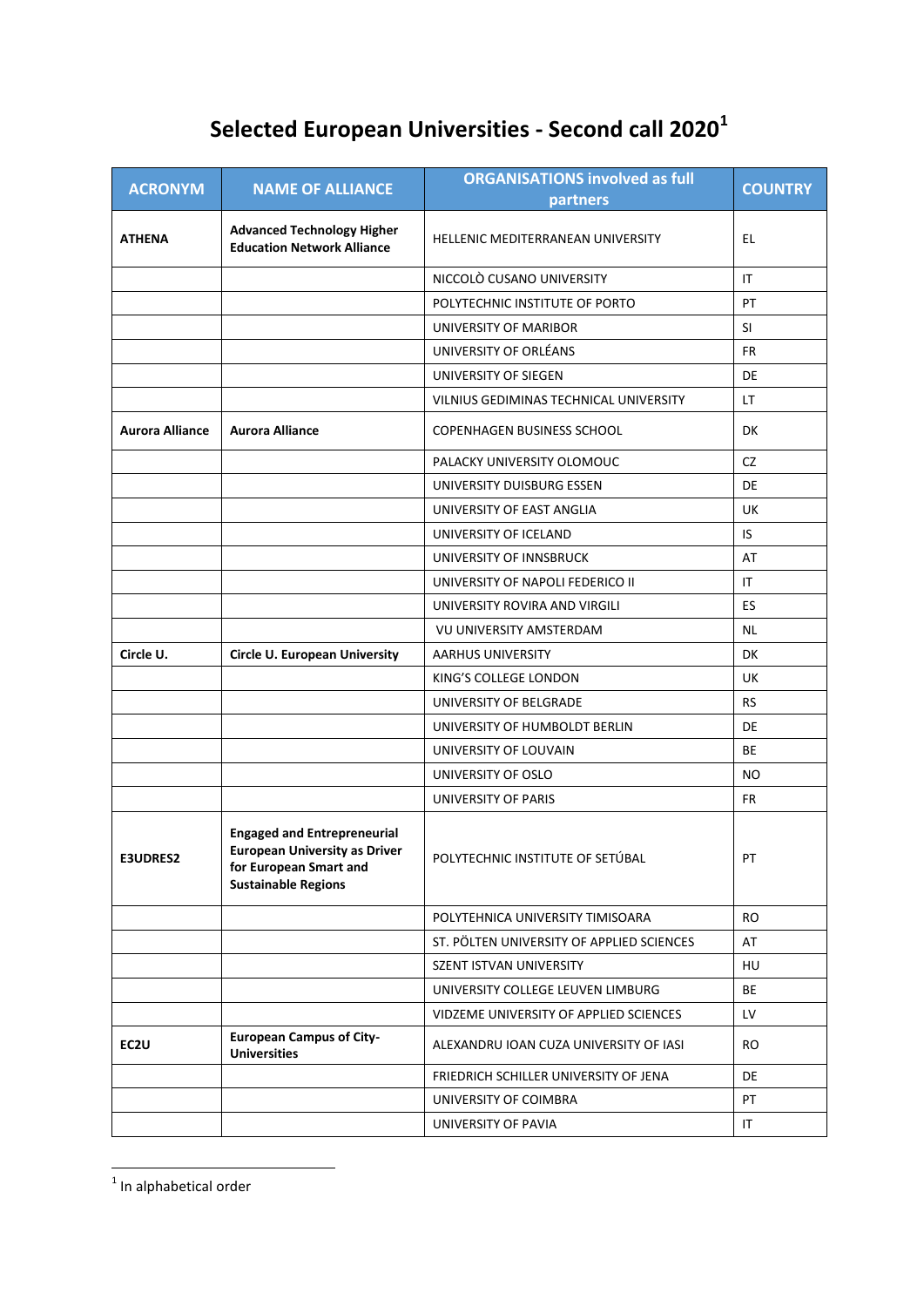|                  |                                                                                                                                                                                  | UNIVERSITY OF POITIERS                                    | <b>FR</b> |
|------------------|----------------------------------------------------------------------------------------------------------------------------------------------------------------------------------|-----------------------------------------------------------|-----------|
|                  |                                                                                                                                                                                  | UNIVERSITY OF SALAMANCA                                   | ES.       |
|                  |                                                                                                                                                                                  | UNIVERSITY OF TURKU                                       | FL.       |
| <b>EELISA</b>    | <b>European Engineering Learning</b><br><b>Innovation and Science Alliance</b>                                                                                                   | BUDAPEST UNIVERSITY OF TECHNOLOGY AND<br><b>ECONOMICS</b> | HU        |
|                  |                                                                                                                                                                                  | FRIEDRICH-ALEXANDER UNIVERSITY ERLANGEN<br>NÜRNBERG       | DE        |
|                  |                                                                                                                                                                                  | HIGHER NORMAL SCHOOL                                      | IT.       |
|                  |                                                                                                                                                                                  | <b>ISTANBUL TECHNICAL UNIVERSITY</b>                      | <b>TR</b> |
|                  |                                                                                                                                                                                  | NATIONAL SCHOOL OF CIVIL ENGINEERING                      | FR.       |
|                  |                                                                                                                                                                                  | POLYTECHNIC UNIVERSITY OF BUCHAREST                       | RO.       |
|                  |                                                                                                                                                                                  | PSL RESEARCH UNIVERSITY                                   | FR        |
|                  |                                                                                                                                                                                  | SANT'ANNA SCHOOL OF ADVANCED STUDIES                      | IT        |
|                  |                                                                                                                                                                                  | TECHNICAL UNIVERSITY OF MADRID                            | ES        |
| <b>ENGAGE.EU</b> | The European University<br>engaged in societal change                                                                                                                            | <b>LUISS UNIVERSITY</b>                                   | IT.       |
|                  |                                                                                                                                                                                  | NHH NORWEGIAN SCHOOL OF ECONOMICS                         | NO.       |
|                  |                                                                                                                                                                                  | TILBURG UNIVERSITY                                        | NL        |
|                  |                                                                                                                                                                                  | UNIVERSITY OF MANNHEIM                                    | DE        |
|                  |                                                                                                                                                                                  | UNIVERSITY OF NATIONAL AND WORLD ECONOMY                  | BG        |
|                  |                                                                                                                                                                                  | UNIVERSITY TOULOUSE 1 CAPITOLE                            | FR        |
|                  |                                                                                                                                                                                  | VIENNA UNIVERSITY OF ECONOMICS AND<br><b>BUSINESS</b>     | AT        |
| <b>ENHANCE</b>   | <b>European Universities of</b><br><b>Technology Alliance</b>                                                                                                                    | CHALMERS UNIVERSITY OF TECHNOLOGY                         | <b>SE</b> |
|                  |                                                                                                                                                                                  | NORWEGIAN UNIVERSITY OF SCIENCE AND<br><b>TECHNOLOGY</b>  | NO.       |
|                  |                                                                                                                                                                                  | POLYTECHNIC UNIVERSITY OF MILAN                           | IT        |
|                  |                                                                                                                                                                                  | POLYTECHNIC UNIVERSITY OF VALENCIA                        | ES        |
|                  |                                                                                                                                                                                  | RWTH AACHEN UNIVERSITY                                    | DE        |
|                  |                                                                                                                                                                                  | TECHNICAL UNIVERSITY OF BERLIN                            | DE        |
|                  |                                                                                                                                                                                  | WARSAW UNIVERSITY OF TECHNOLOGY                           | PL        |
| <b>ENLIGHT</b>   | <b>European University Network</b><br>to promote Equitable Quality of<br>Life, Sustainability, and Global<br><b>Engagement through Higher</b><br><b>Education Transformation</b> | <b>COMENIUS UNIVERSITY BRATISLAVA</b>                     | <b>SK</b> |
|                  |                                                                                                                                                                                  | <b>GHENT UNIVERSITY</b>                                   | <b>BE</b> |
|                  |                                                                                                                                                                                  | NATIONAL UNIVERSITY OF IRELAND, GALWAY                    | IE        |
|                  |                                                                                                                                                                                  | UNIVERSITY OF BORDEAUX                                    | FR.       |
|                  |                                                                                                                                                                                  | UNIVERSITY OF GÖTTINGEN                                   | DE        |
|                  |                                                                                                                                                                                  | UNIVERSITY OF GRONINGEN                                   | NL.       |
|                  |                                                                                                                                                                                  | UNIVERSITY OF TARTU                                       | EE        |
|                  |                                                                                                                                                                                  | UNIVERSITY OF THE BASQUE COUNTRY                          | ES.       |
|                  |                                                                                                                                                                                  | UPPSALA UNIVERSITY                                        | <b>SE</b> |
|                  |                                                                                                                                                                                  |                                                           |           |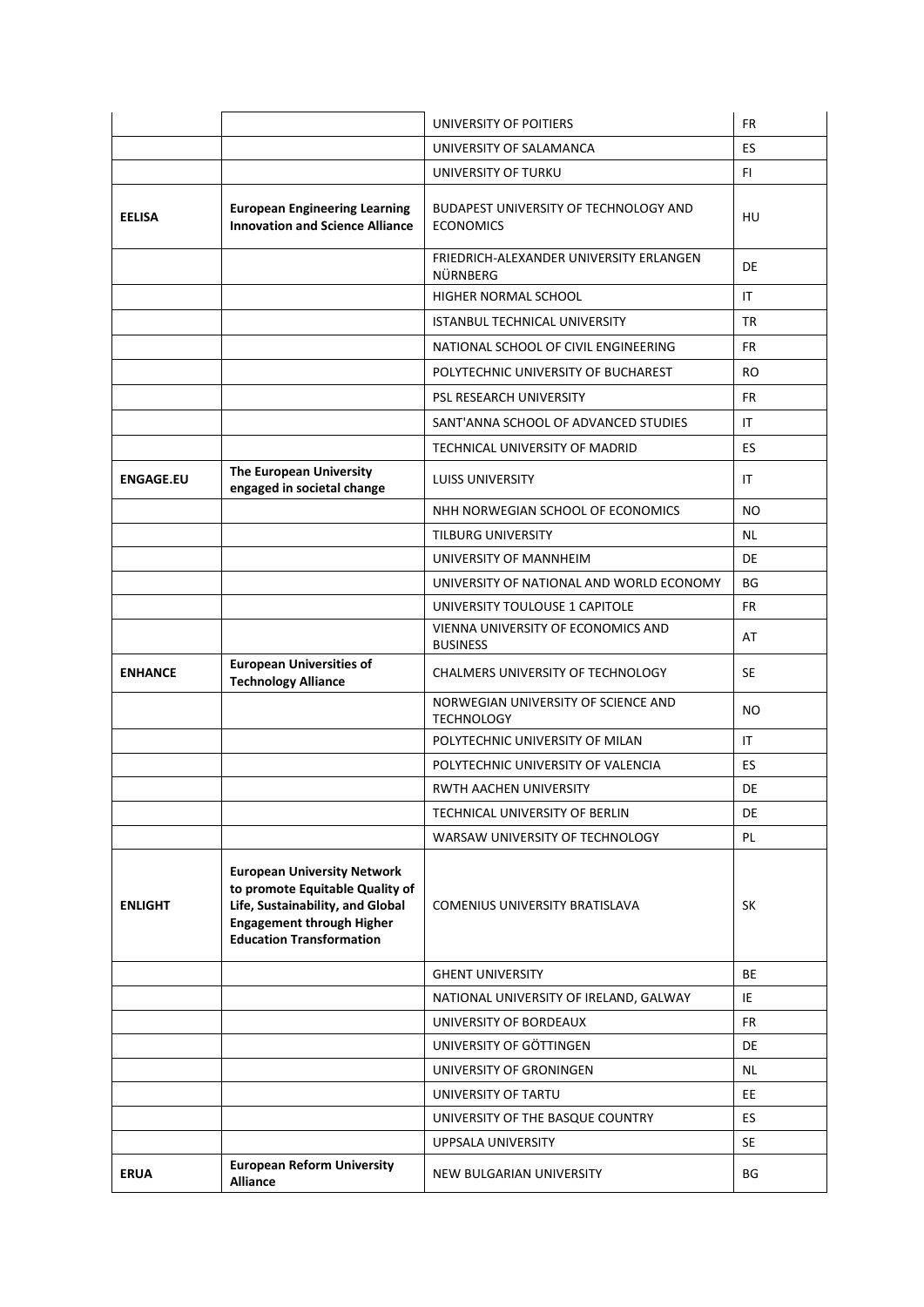|                   |                                                                                                | ROSKILDE UNIVERSITY                                                 | DK        |
|-------------------|------------------------------------------------------------------------------------------------|---------------------------------------------------------------------|-----------|
|                   |                                                                                                | UNIVERSITY OF KONSTANZ                                              | DE        |
|                   |                                                                                                | UNIVERSITY OF PARIS 8                                               | <b>FR</b> |
|                   |                                                                                                | UNIVERSITY OF THE AEGEAN                                            | EL.       |
| <b>EUNICE</b>     | <b>EUNICE - European University</b><br>for Customised Education                                | BRANDENBURG UNIVERSITY OF TECHNOLOGY<br><b>COTTBUS- SENFTENBERG</b> | DE        |
|                   |                                                                                                | POLYTECHNIC UNIVERSITY OF HAUTS-DE-FRANCE                           | FR.       |
|                   |                                                                                                | POZNAN UNIVERSITY OF TECHNOLOGY                                     | PL.       |
|                   |                                                                                                | UNIVERSITY OF MONS                                                  | <b>BE</b> |
|                   |                                                                                                | UNIVERSITY OF CANTABRIA                                             | ES.       |
|                   |                                                                                                | UNIVERSITY OF CATANIA                                               | IT.       |
|                   |                                                                                                | UNIVERSITY OF VAASA                                                 | FI.       |
| <b>EUniWell</b>   | <b>European University for Well-</b><br><b>Being</b>                                           | <b>LEIDEN UNIVERSITY</b>                                            | <b>NL</b> |
|                   |                                                                                                | LINNAEUS UNIVERSITY                                                 | <b>SE</b> |
|                   |                                                                                                | SEMMELWEIS UNIVERSITY                                               | HU        |
|                   |                                                                                                | UNIVERSITY OF BIRMINGHAM                                            | UK        |
|                   |                                                                                                | UNIVERSITY OF COLOGNE                                               | DE        |
|                   |                                                                                                | UNIVERSITY OF FLORENCE                                              | IT.       |
|                   |                                                                                                | UNIVERSITY OF NANTES                                                | FR        |
| <b>EURECA-PRO</b> | The European University<br><b>Alliance on Responsible</b><br><b>Consumption and Production</b> | MITTWEIDA UNIVERSITY OF APPLIED SCIENCES                            | DE        |
|                   |                                                                                                | SILESIAN UNIVERSITY OF TECHNOLOGY                                   | PL.       |
|                   |                                                                                                | TECHNICAL UNIVERSITY FREIBERG                                       | DE        |
|                   |                                                                                                | TECHNICAL UNIVERSITY OF CRETE                                       | EL.       |
|                   |                                                                                                | UNIVERSITY OF LEOBEN                                                | AT        |
|                   |                                                                                                | UNIVERSITY OF LEON                                                  | ES        |
|                   |                                                                                                | UNIVERSITY OF PETROSANI                                             | RO.       |
| <b>EuroTeQ</b>    | <b>EuroTeQ Engineering University</b>                                                          | CZECH TECHNICAL UNIVERSITY IN PRAGUE                                | CZ        |
|                   |                                                                                                | ÉCOLE POLYTECHNIQUE                                                 | <b>FR</b> |
|                   |                                                                                                | EINDHOVEN UNIVERSITY OF TECHNOLOGY                                  | NL.       |
|                   |                                                                                                | TALLINN UNIVERSITY OF TECHNOLOGY                                    | EE.       |
|                   |                                                                                                | TECHNICAL UNIVERSITY OF<br><b>DENMARK</b>                           | DK        |
|                   |                                                                                                | TECHNICAL UNIVERSITY OF MUNICH                                      | DE        |
| Eut               | <b>European University of</b><br><b>Technology</b>                                             | <b>CYPRUS UNIVERSITY OF TECHNOLOGY</b>                              | <b>CY</b> |
|                   |                                                                                                | DARMSTADT UNIVERSITY OF APPLIED SCIENCES                            | DE        |
|                   |                                                                                                | RIGA TECHNICAL UNIVERSITY                                           | LV        |
|                   |                                                                                                | TECHNICAL UNIVERSITY OF CARTAGENA                                   | ES.       |
|                   |                                                                                                | TECHNICAL UNIVERSITY OF CLUJ-NAPOCA                                 | <b>RO</b> |
|                   |                                                                                                | TECHNICAL UNIVERSITY OF SOFIA                                       | BG        |
|                   |                                                                                                | TECHNOLOGICAL UNIVERSITY DUBLIN                                     | IE        |
|                   |                                                                                                | UNIVERSITY OF TECHNOLOGY OF TROYES                                  | FR        |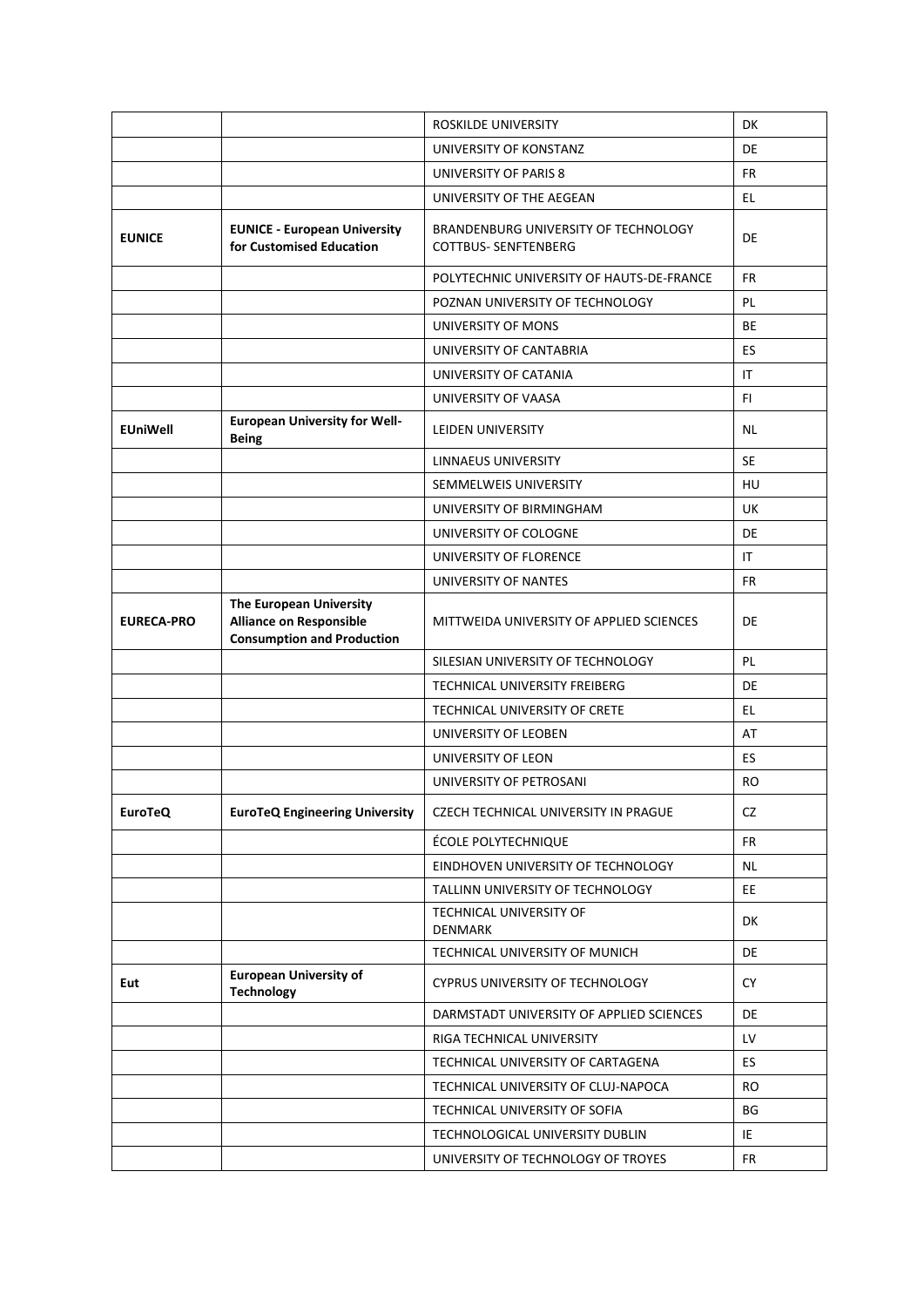| <b>FILMEU</b>   | FILMEU - The European<br><b>Universities Alliance for Film</b><br>and Media Arts                                                      | DÚN LAOGHAIRE INSTITUTE OF ART DESIGN AND<br><b>TECHNOLOGY</b> | IE        |
|-----------------|---------------------------------------------------------------------------------------------------------------------------------------|----------------------------------------------------------------|-----------|
|                 |                                                                                                                                       | LUCA SCHOOL OF ARTS                                            | <b>BE</b> |
|                 |                                                                                                                                       | LUSÓFONA UNIVERSITY / COFAC                                    | PT        |
|                 |                                                                                                                                       | UNIVERSITY OF THEATRE AND FILM                                 | HU        |
| <b>INVEST</b>   | <b>INnoVations of REgional</b><br>Sustainability: European<br><b>UniversiTy Alliance</b>                                              | KARELIA UNIVERSITY OF APPLIED SCIENCES                         | FI.       |
|                 |                                                                                                                                       | SLOVAK UNIVERSITY OF AGRICULTURE IN NITRA                      | <b>SK</b> |
|                 |                                                                                                                                       | UNIVERSITY OF AGRIBUSINESS AND RURAL<br>DEVELOPMENT PLOVDIV    | BG        |
|                 |                                                                                                                                       | UNIVERSITY OF THESSALY                                         | EL.       |
|                 |                                                                                                                                       | VAN HALL LARENSTEIN UNIVERSITY OF APPLIED<br><b>SCIENCES</b>   | NL.       |
| NeurotechEU     | <b>European University of Brain</b><br>and Technology                                                                                 | <b>BOGAZICI UNIVERSITY</b>                                     | TR        |
|                 |                                                                                                                                       | IULIU HAȚIEGANU UNIVERSITY OF MEDICINE AND<br>PHARMACY         | <b>RO</b> |
|                 |                                                                                                                                       | <b>KAROLINSKA INSTITUTET</b>                                   | <b>SE</b> |
|                 |                                                                                                                                       | MIGUEL HERNANDEZ UNIVERSITY OF ELCHE                           | ES        |
|                 |                                                                                                                                       | RADBOUD UNIVERSITY                                             | NL.       |
|                 |                                                                                                                                       | UNIVERSITY OF BONN                                             | <b>DE</b> |
|                 |                                                                                                                                       | UNIVERSITY OF DEBRECEN                                         | HU        |
|                 |                                                                                                                                       | UNIVERSITY OF OXFORD                                           | UK        |
| <b>RUN-EU</b>   | Regional University Network -<br><b>European University</b>                                                                           | ATHLONE INSTITUTE OF TECHNOLOGY                                | IE        |
|                 |                                                                                                                                       | FH VORARLBERG UNIVERSITY OF APPLIED SCIENCES                   | AT        |
|                 |                                                                                                                                       | HÄME UNIVERSITY OF APPLIED SCIENCES                            | FI.       |
|                 |                                                                                                                                       | LIMERICK INSTITUTE OF TECHNOLOGY                               | IE        |
|                 |                                                                                                                                       | NHL STENDEN UNIVERSITY OF APPLIED SCIENCES                     | <b>NL</b> |
|                 |                                                                                                                                       | POLYTECHNIC INSTITUTE OF LEIRIA                                | PT        |
|                 |                                                                                                                                       | POLYTECHNIC OF CÁVADO AND AVE                                  | PT        |
|                 |                                                                                                                                       | SZÉCHENYI ISTVÁN UNIVERSITY                                    | HU        |
| T4E             | Transform4Europe - T4E: The<br><b>European University for</b><br><b>Knowledge Entrepreneurs</b>                                       | ESTONIAN ACADEMY OF ARTS                                       | EE        |
|                 |                                                                                                                                       | SAARLAND UNIVERSITY                                            | DE        |
|                 |                                                                                                                                       | SOFIA UNIVERSITY ST. KLIMENT OHRIDSKI                          | BG        |
|                 |                                                                                                                                       | UNIVERSITY OF ALICANTE                                         | ES        |
|                 |                                                                                                                                       | UNIVERSITY OF SILESIA IN KATOWICE                              | PL        |
|                 |                                                                                                                                       | UNIVERSITY OF TRIESTE                                          | IT        |
|                 |                                                                                                                                       | <b>VYTAUTAS MAGNUS UNIVERSITY</b>                              | LT.       |
| <b>ULYSSEUS</b> | Ulysseus: An open to the world,<br>persons-centred and<br>entrepreneurial European<br>University for the citizenship of<br>the future | HAAGA-HELIA UNIVERSITY OF APPLIED SCIENCES                     | FI.       |
|                 |                                                                                                                                       | MANAGEMENT CENTER INNSBRUCK                                    | AT        |
|                 |                                                                                                                                       | TECHNICAL UNIVERSITY OF KOSICE                                 | <b>SK</b> |